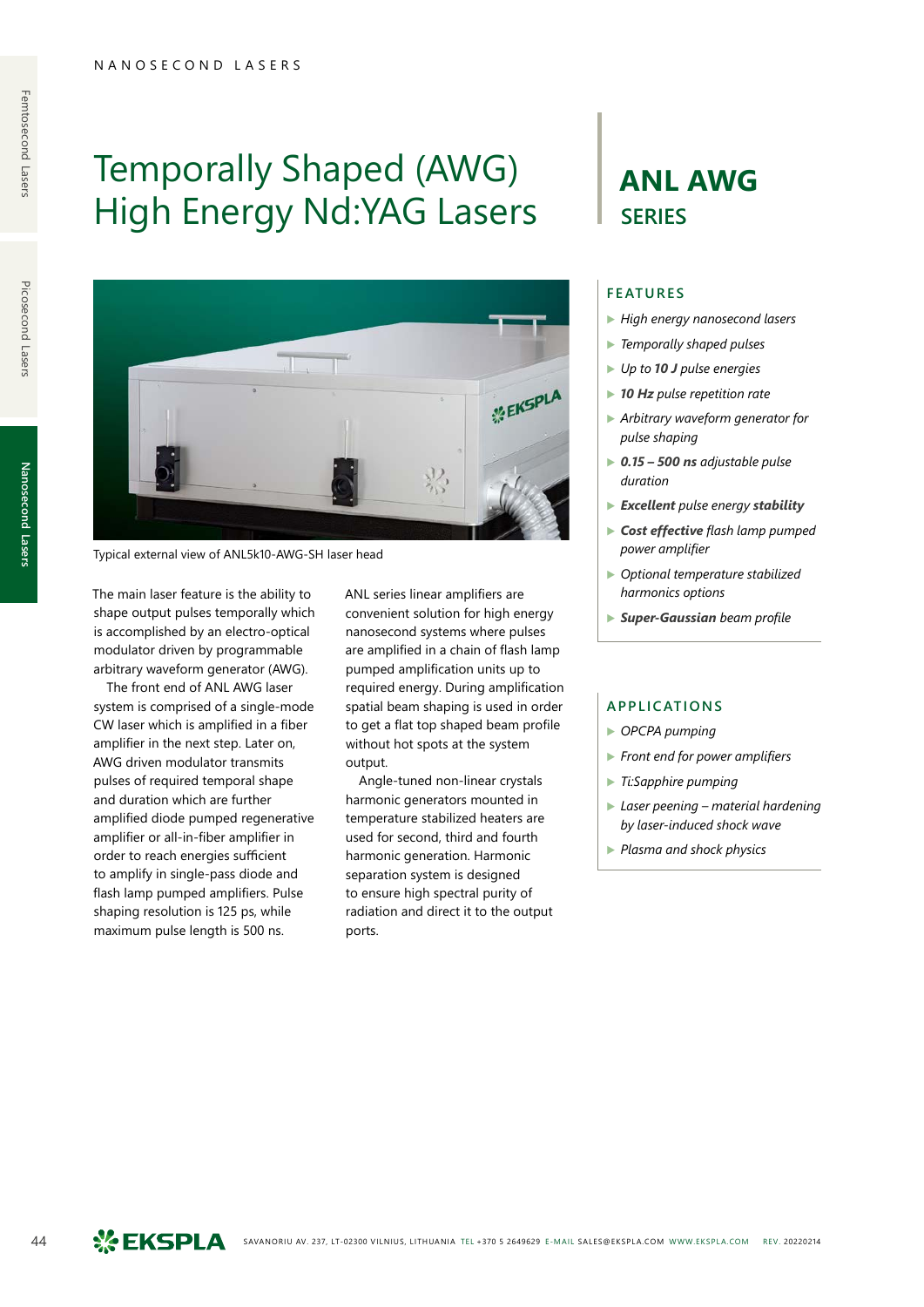## **ANL AWG** series

#### **SPECIFICATIONS**

| Model                                   | ANL2k10-AWG                                                                  | ANL5k10-AWG                                     | ANL10k10-AWG                                                                   |
|-----------------------------------------|------------------------------------------------------------------------------|-------------------------------------------------|--------------------------------------------------------------------------------|
| <b>MAIN SPECIFICATIONS 1)</b>           |                                                                              |                                                 |                                                                                |
| Output energy <sup>2)</sup>             |                                                                              |                                                 |                                                                                |
| at 1064 nm                              | 1500 mJ                                                                      | 5 000 mJ                                        | 10 000 mJ (2 $\times$ 5 000 mJ) <sup>3)</sup>                                  |
| at 532 nm <sup>4) 5)</sup>              | 1000 mJ                                                                      | 3 000 mJ                                        | 6 000 mJ                                                                       |
| at 355 nm <sup>4)</sup>                 | Inquire                                                                      | Inquire                                         | Inquire                                                                        |
| Pulse repetition rate                   | $10$ Hz                                                                      | $10$ Hz                                         | $10$ Hz                                                                        |
| Pulse duration <sup>6)</sup>            | $0.15 - 20$ ns                                                               | $0.15 - 20$ ns                                  | $0.15 - 20$ ns                                                                 |
| Pulse energy stability <sup>7)</sup>    |                                                                              |                                                 |                                                                                |
| at 1064 nm                              | $\leq 0.5 \%$                                                                | $\leq 0.5 \%$                                   | $\leq 0.5 \%$                                                                  |
| at 532 nm                               | $\leq 1\%$                                                                   | $\leq 1\%$                                      | $\leq 1\%$                                                                     |
| Long-term power drift <sup>8)</sup>     | $±$ 2 %                                                                      | ± 2%                                            | $±$ 2 %                                                                        |
| Beam spatial profile <sup>9)</sup>      | Super-Gaussian                                                               | Super-Gaussian                                  | Super-Gaussian                                                                 |
| Beam diameter <sup>10)</sup>            | $~11$ mm                                                                     | $\sim$ 25 mm                                    | $\sim$ 25 mm                                                                   |
| Beam pointing stability <sup>11)</sup>  | $\leq 50$ µrad                                                               | $\leq 50$ µrad                                  | $\leq 50$ µrad                                                                 |
| Beam divergence                         | $\leq$ 0.5 mrad                                                              | $\leq$ 0.5 mrad                                 | $\leq$ 0.5 mrad                                                                |
| Optical pulse jitter <sup>12)</sup>     | $\leq 30$ ps                                                                 | $\leq 30$ ps                                    | $\leq 30$ ps                                                                   |
| Linewidth                               | $\leq 1$ cm <sup>-1</sup>                                                    | $\leq$ 1 cm <sup>-1</sup>                       | $\leq 1$ cm <sup>-1</sup>                                                      |
| Polarization                            | linear, $> 90%$                                                              | linear, $> 90%$                                 | linear                                                                         |
| PHYSICAL CHARACTERISTICS <sup>13)</sup> |                                                                              |                                                 |                                                                                |
| Laser head size (W×L×H mm)              | $750 \times 1350 \times 300$                                                 | $700 \times 2100 \times 300$                    | $1000 \times 2100 \times 300$                                                  |
| Power supply size (W×L×H mm)            | $550 \times 600 \times 840 - 1$ unit<br>$550 \times 600 \times 670 - 1$ unit | $550 \times 600 \times 1220 - 2$ units          | $550 \times 600 \times 1220 - 2$ units<br>$550 \times 600 \times 670 - 1$ unit |
| Umbilical length <sup>14)</sup>         | 5 <sub>m</sub>                                                               | 5 <sub>m</sub>                                  | 5 <sub>m</sub>                                                                 |
| <b>OPERATING REQUIREMENTS 15)</b>       |                                                                              |                                                 |                                                                                |
| Power requirements <sup>16)</sup>       | 208, 380 or 400 V AC,<br>three phases, 50/60 Hz                              | 208, 380 or 400 V AC,<br>three phases, 50/60 Hz | 208, 380 or 400 V AC,<br>three phases, 50/60 Hz                                |
| Power consumption 17)                   | $\leq 6$ kVA                                                                 | $\leq$ 9 kVA                                    | $\leq$ 13 kVA                                                                  |
| Water supply <sup>17)</sup>             | $\leq$ 5 l/min, 2 Bar, max 15 °C                                             | $\leq$ 8 l/min, 2 Bar, max 15 °C                | $\leq$ 12 l/min, 2 Bar, max 15 °C                                              |
| Operating ambient temperature           | $22 \pm 2$ °C                                                                | $22 \pm 2$ °C                                   | $22 \pm 2$ °C                                                                  |
| Storage ambient temperature             | $15 - 35 °C$                                                                 | $15 - 35 °C$                                    | $15 - 35 °C$                                                                   |
| Relative humidity (non-condensing)      | $\leq 80 \%$                                                                 | $\leq 80 \%$                                    | $\leq 80 \%$                                                                   |
| Cleanness of the room                   | <b>ISO Class 7</b>                                                           | <b>ISO Class 7</b>                              | <b>ISO Class 7</b>                                                             |

- Due to continuous improvement, all specifications are subject to change without notice. The parameters marked 'typical' are indications of typical performance and will vary with each unit we manufacture. Presented parameters can be customized to meet customer's requirements. All parameters measured at 1064 nm if not stated otherwise.
- <sup>2)</sup> The output energies are measured at 5 ns, rectangular pulse at time domain, FWHM.
- 3) The 10 J energy output is combined of two 5 J channels with vertical and horizontal polarizations.
- 4) Harmonic outputs are optional. Specifications valid with respective harmonic module purchased. Outputs are not simultaneous.
- 5) Second harmonic is available with LBO crystal then the conversion efficiency is increased to 70%. If TH/FH options are orders second harmonic efficiency is reduced to ~50 %.
- 6) Variable pulse duration in steps of 125 ps. Standard pulse duration adjustability is between 1-20 ns. Shorter or longer pulse durations are optional. Pulse shaping is possible in the range of 1 – 500 ns.
- $\sqrt{7}$  Under stable environmental conditions, normalized to average pulse energy (RMS, averaged from 60 s).
- 8) Measured over 8 hours period after 30 min warm-up when ambient temperature variation is less than  $\pm 2$ °C.
- 9) Super-Gaussian spatial mode of 6-11th order in near field.
- 10) Beam diameter is measured at signal output at  $1/e^2$ level for Gaussian beams and FWHM level for Super-Gaussian beams.
- 11) Beam pointing stability is evaluated as movement of the beam centroid in the focal plane of a focusing element (RMS, averaged from 60 s).
- <sup>12)</sup> Optical pulse jitter with respect to electrical outputs: Trig out  $> 3.5$  V  $\textcircled{0}$  50  $\Omega$ .
- 13) System sizes are preliminary and depend on customer lab layout and additional options purchased.
- 14) Longer umbilical with up to 10 m available upon request.
- 15) The laser and auxiliary units must be settled in such a place void of dust and aerosols. It is advisable to operate the laser in air conditioned room, provided that the laser is placed at a distance from air conditioning outlets. The laser should be positioned on a solid worktable. Access from one side should be ensured.
- 16) Voltage fluctuations allowed are +10 % / -15 % from nominal value.



<sup>17)</sup> Power consumption and water supply requirements deviate depending on system configuration.

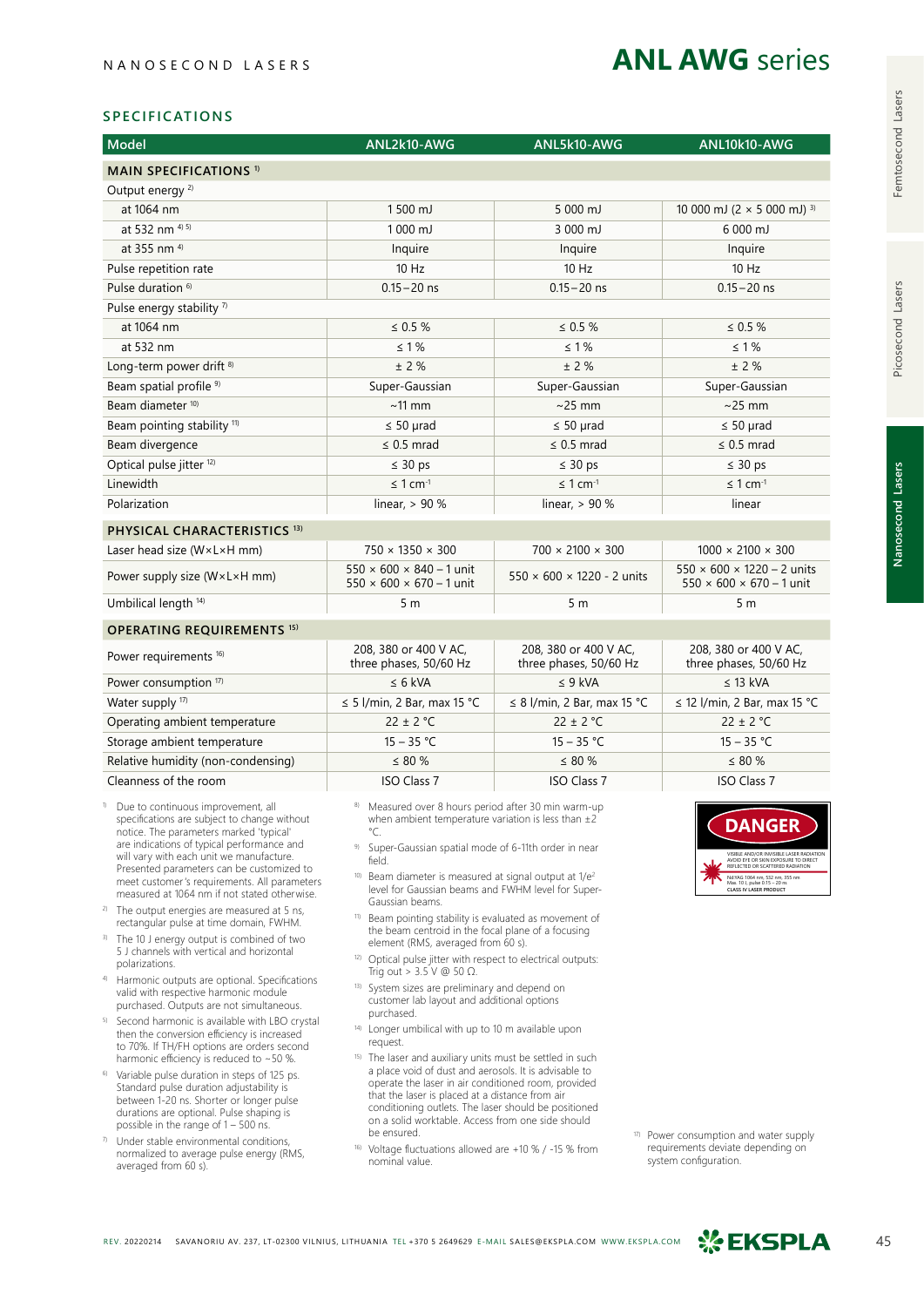## **ANL AWG** series

## **OPTIONS**

| <b>Option</b> | <b>Description</b>                    | Comment                                                                                                              |
|---------------|---------------------------------------|----------------------------------------------------------------------------------------------------------------------|
| - G           | Provides a Gaussian-like beam profile | Pulse energies are typically lower in comparison to<br>standard version by 80%                                       |
| - AW          | Water-air cooling unit or chiller     |                                                                                                                      |
| $- N20N500$   | Extended AWG pulse durations          | Output energies (especially for SHG output) are specified<br>for one pulse duration with square temporal pulse shape |



*Fig 1.* Principal optical layout of ANL10k10-AWG-SH (actual layout might vary)

## **PERFORMANCE**



laser system at 532 nm (imaged from SH crystal plane)



*Fig 2.* Typical beam profile of ANL AWG *Fig 3.* Temporally M shaped pulse (yelow line)